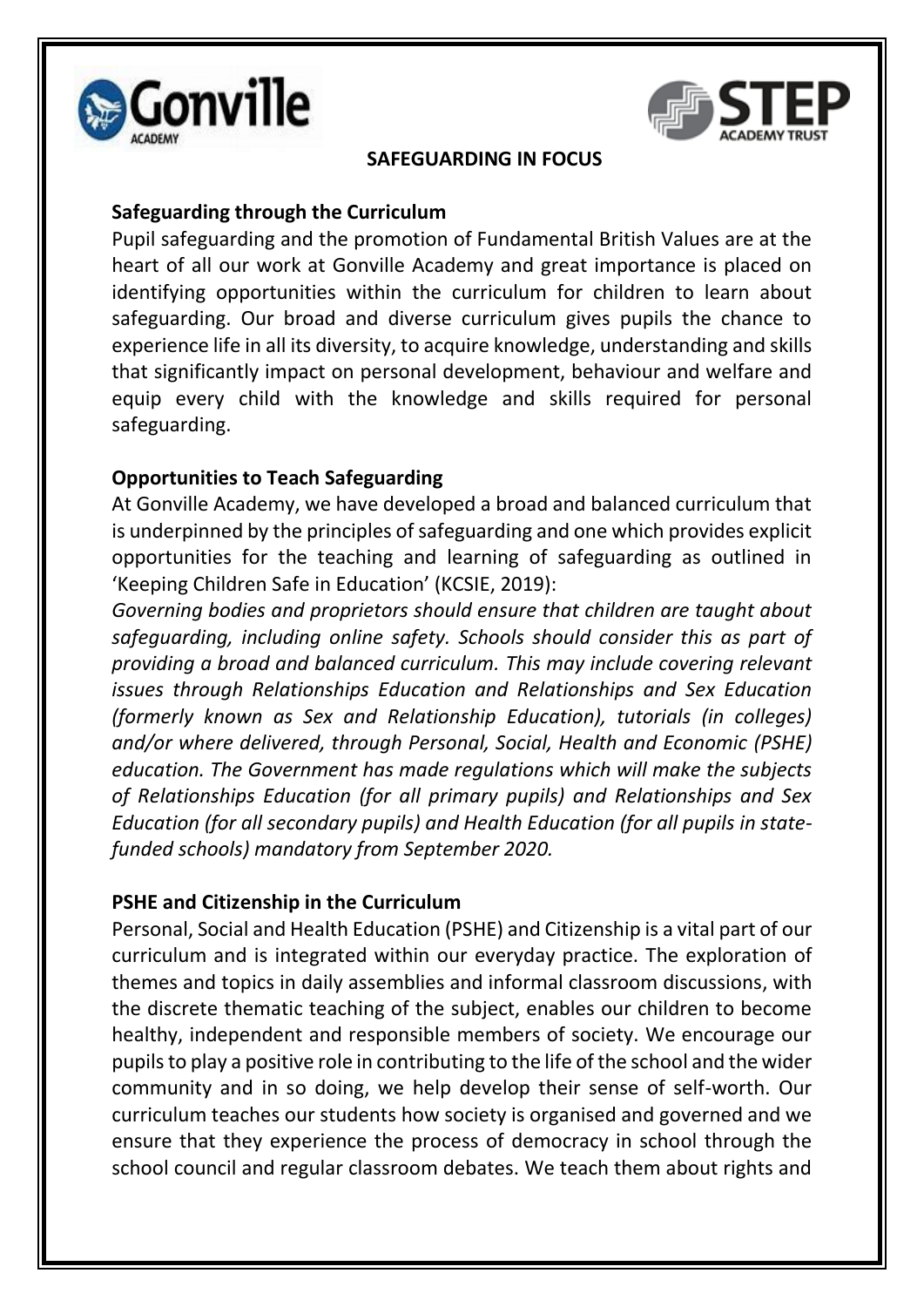responsibilities and they learn to appreciate what it means to be a positive member of a diverse multicultural society through the opportunity to hear from visiting speakers, such as: health workers, emergency services, and representatives from local places of worship, whom we invite into the school.

## **Digital Literacy (E-Safety)**

Digital literacy is explicitly taught as part of our safeguarding curriculum from Reception through to Year 6 and more widely across our school community during workshops and through regular parent communication. Our curriculum is flexible, relevant and engages the interests of our pupils and is focused around the overarching PSHE topic being taught at that time. Additional opportunities are sought to embed E-safety skills across the curriculum and children are taught about the benefits and risks of using technology, providing safeguards and awareness that will enable them to control their online experience both in and out of school.

We plan to constantly challenge our children to think deeply about safeguarding matters and their own personal, physical and mental well-being. We value pupils' questions and give them space for their own thoughts, ideas and concerns and provide them with planned opportunities across the curriculum to explore values, personal rights, responsibilities and equal opportunities, developing moral concepts that impact positively on safeguarding, promote British values and prevent radicalisation and extremism.

#### Religious Education

At Gonville Academy, we develop our children's knowledge and understanding of the major world faiths by exploring fundamental questions in life and seeking opportunities to celebrate similarities and differences in people's faiths and beliefs. We enable our children to develop a sound knowledge not only of Christianity, but also of other world religions, especially those that are the main faiths of children and families within our wider school community. We are bold in exploring contemporary issues that impact on our everyday society and, through doing so, promote Fundamental British Values, including tolerance and Mutual Respect.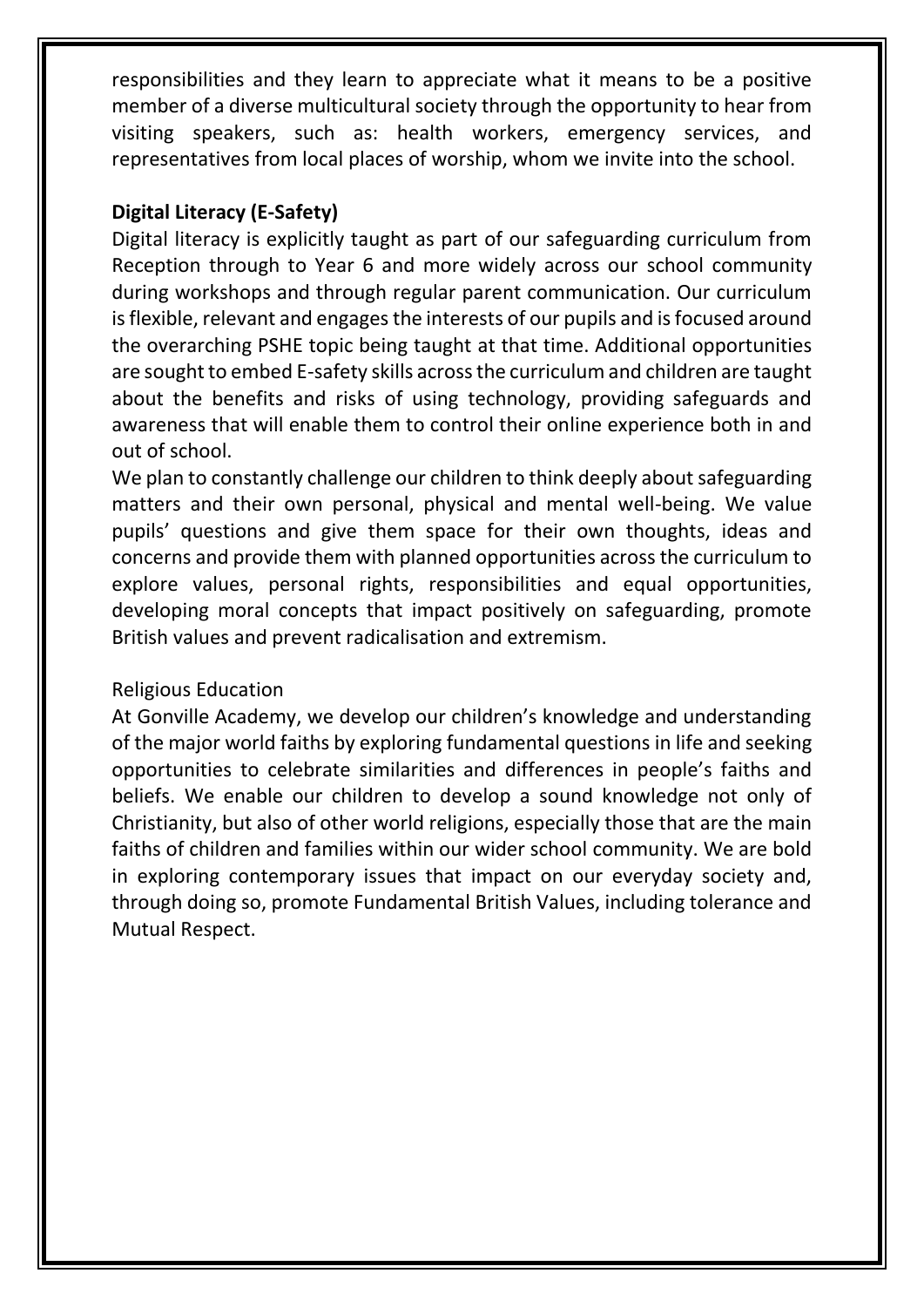# **Safeguarding and the Curriculum at Gonville Academy**

## **Reception**

Stranger Danger, Road safety, what to do if we get lost? People who help us (emergency services),PANTS NSPCC, being kind to others (bullying), Site safety, Unknown objects, Firework safety Medicines, Scissor safety, Personal hygiene – Keeping clean, Me and my family, Identifying feelings and understanding empathy, Managing personal feelings and emotions.

## **Year 1**

Stranger danger, Road/Rail safety, Science- high visibility clothing, Care and respect for each other (bullying), Dangers in the home, Houses and homes, Keeping our hands to ourselves, Families, Firework safety, Staying safe online (SMART rules), PANTS NSPCC, Taking care of our bodies – personal hygiene, diet and exercise, It's good to be me.

## **Year 2**

Stranger danger, Road/Rail safety, Safety on school trips, Safety in school e.g. shutting doors/gates, Fire safety, Keep it private (E-safety), Electricity safety and around the home, Science – medicines/health, Firework safety, What is bullying, Healthy/unhealthy food and daily exercise, Mental well-being, Food hygiene, PANTS NSPCC, Positive relationships, Local communities.

#### **Year 3**

Stranger danger, Road/Rail safety, Safety in school and on school trips, Bullying and Cyber bullying, E-safety through e-mailing, Online communities, Medicines, Safe risk taking, Building trust in relationships, Firework safety, Stereotypes, Self-worth, Identifying emotions, SPEAK OUT NSPCC.